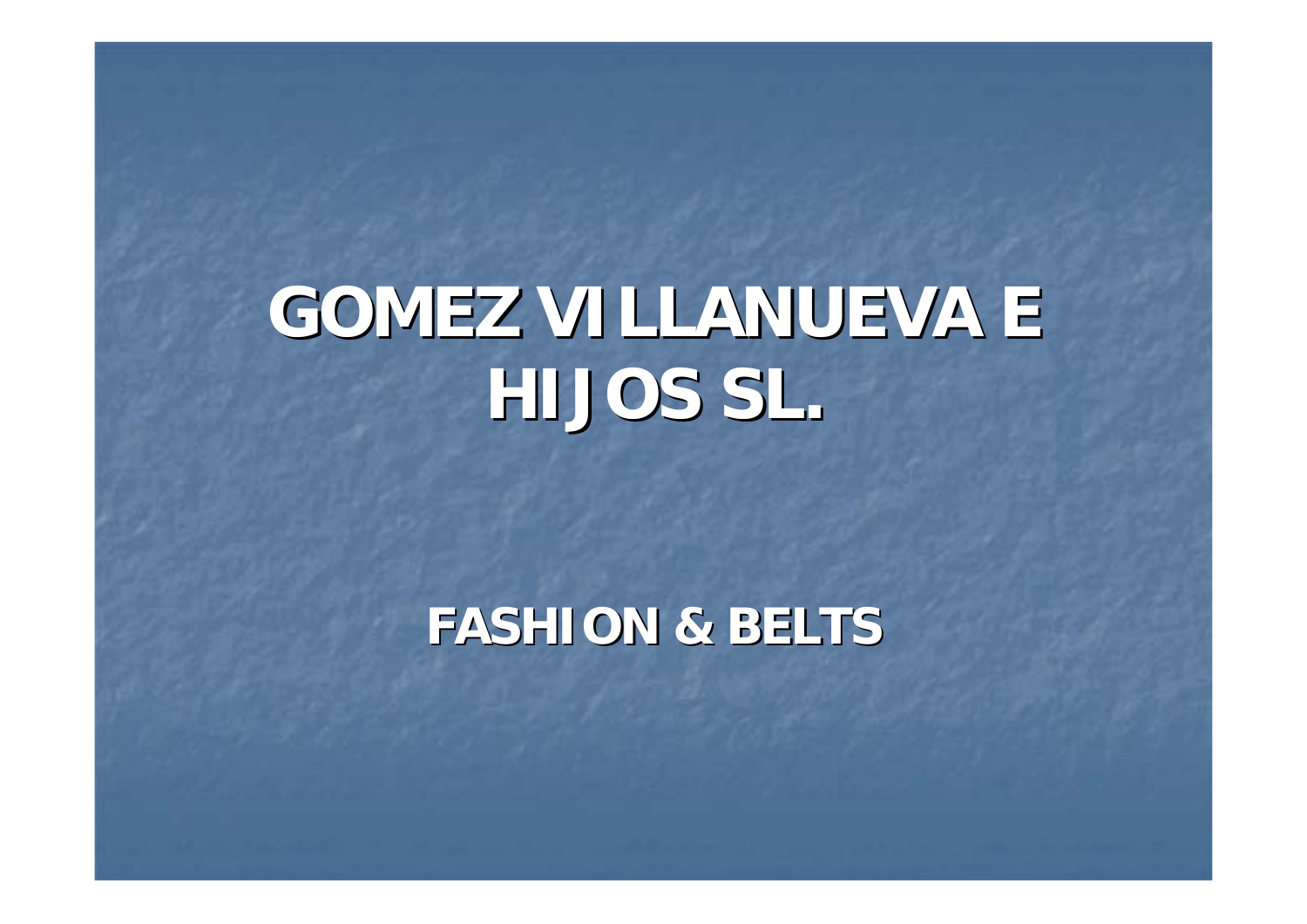#### Company



Gómez Villanueva e Hijos Gómez Villanueva e Hijos S.L, make since 1962 belts of high quality quality directed directed to the high segment segment with the brand "VILLANUEVA". "VILLANUEVA". All our items are designed, developed and manufactured in our Factory<br>of Seville – Spain. f Seville – Spain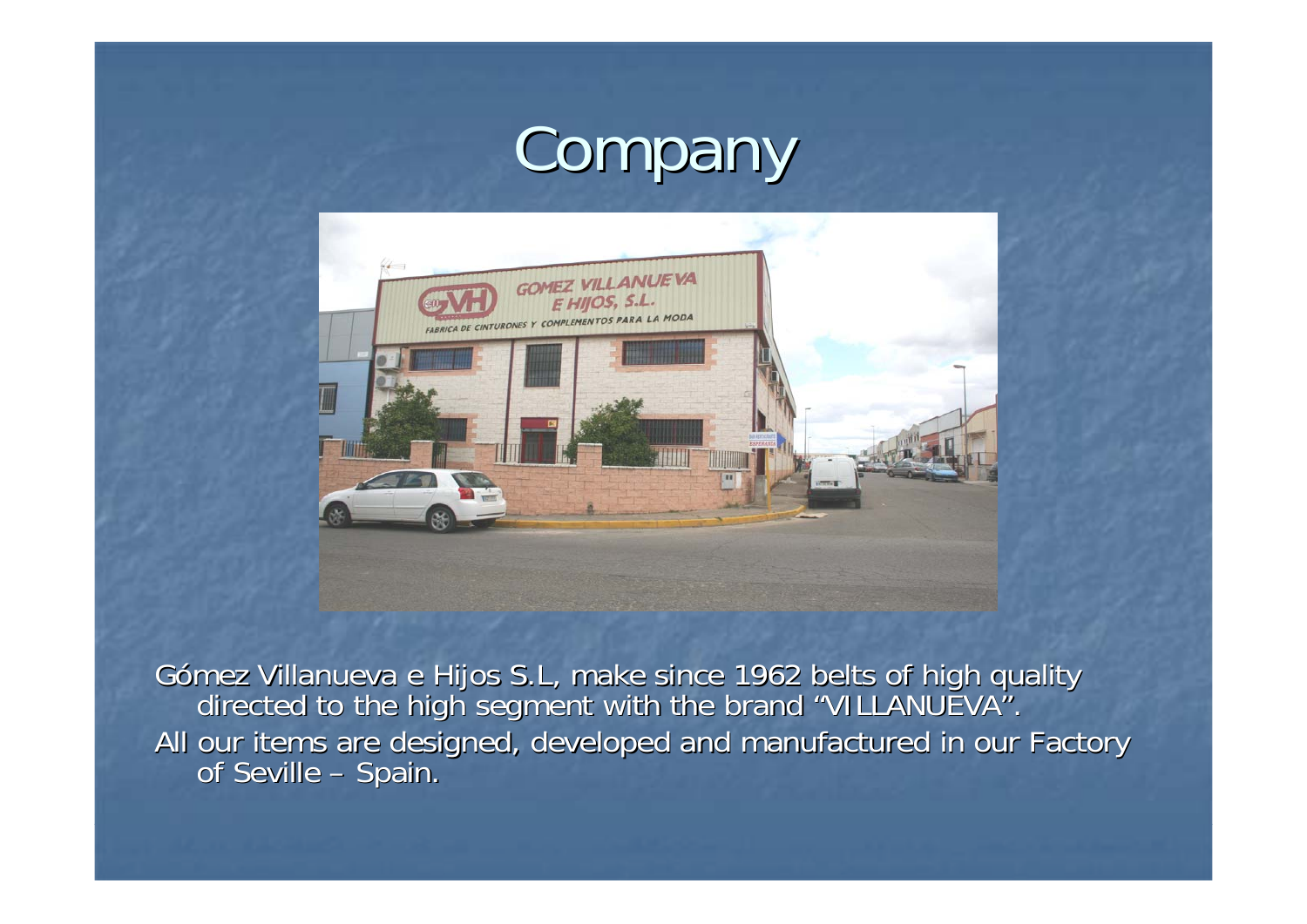#### Products "Villanueva"

Our Brand " Villanueva" presents collection with our innovative offers using all type of materials. For get that the items have a high level with the maxim quality, we select the best Raw materials in Spain and Italy and they are submited to rigorous controls for the process of production.

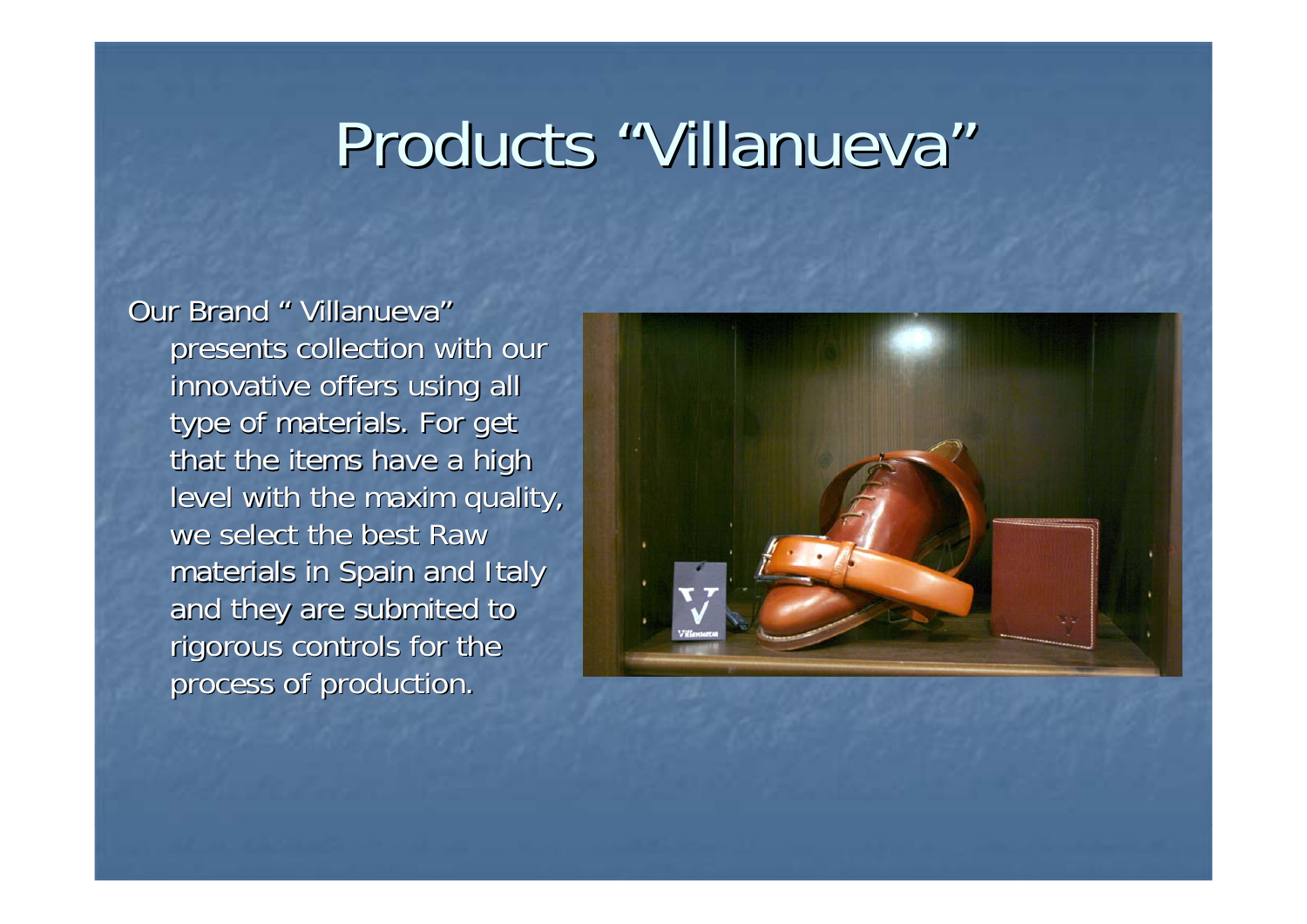# Innovative and classic Designs





The Classic Lines always are present in our collections, but we put an special emphasis in the more innovative trends, because they are directed to the actual man, modern man who is worried by the fashion and values the quality. Differentiation is very important as way for get the success.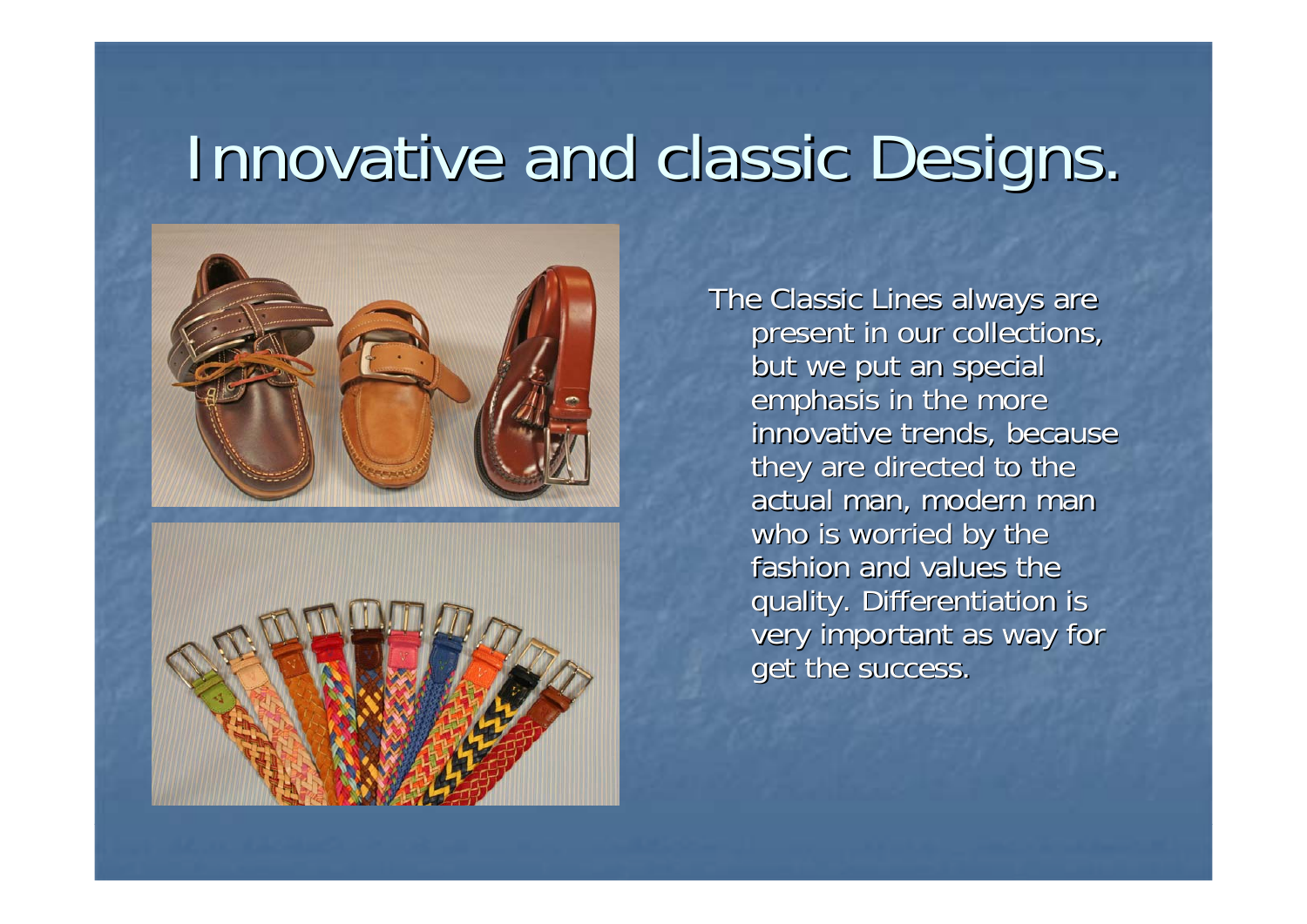# Equipment of last generation.



We Have incorporated to our line of production the last Technology in Machinery for the manufacture of our products.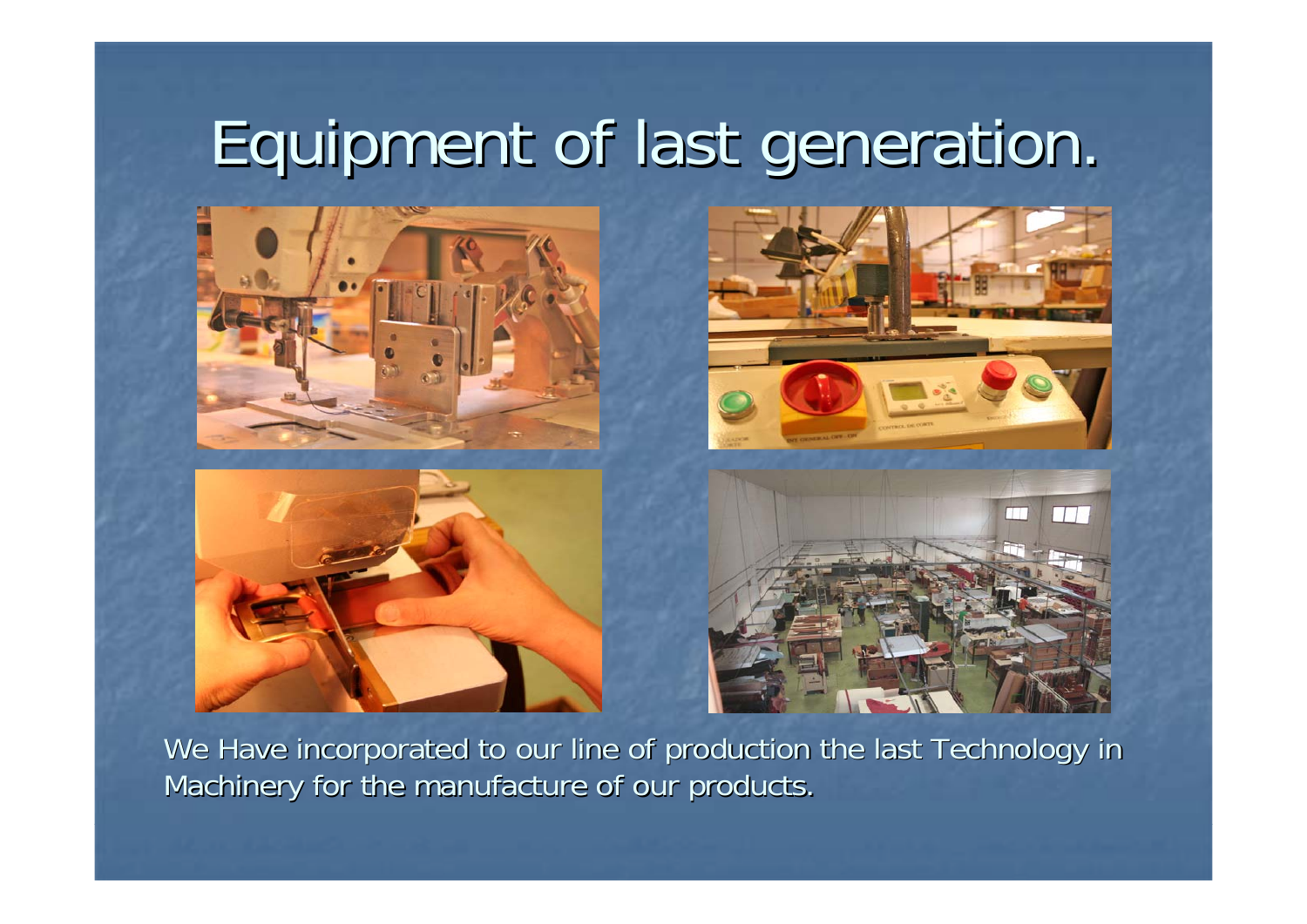#### Management and commercial team



All professionals persons that form our company in their different departments we share marked aims and we are totally compromised with the customer, with the quality and the service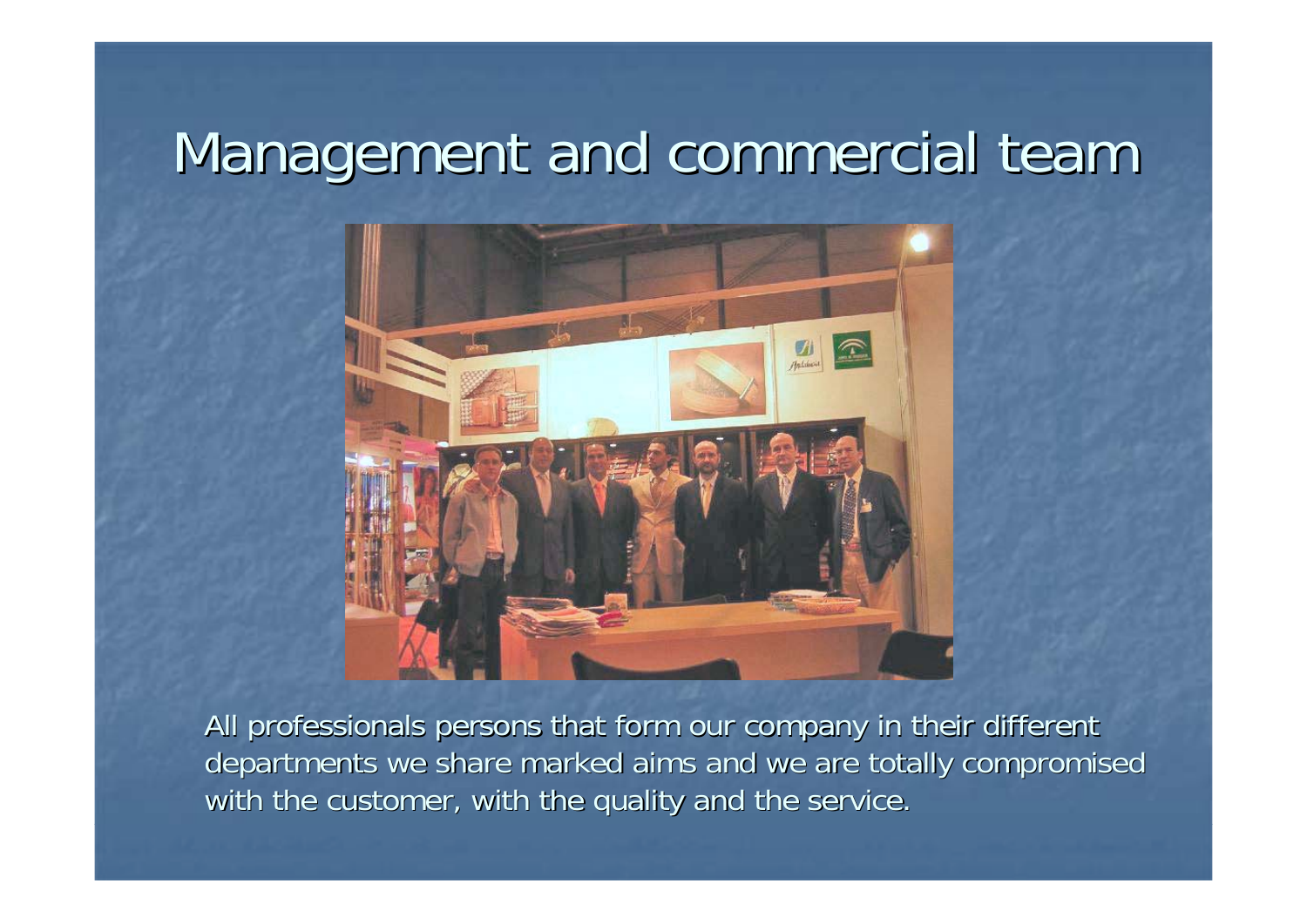# International Department



For promote the exports we go to International Fairs and Commercial Missions. Nowadays we are present in EE UU, Japan, IATLY, Greece and Portugal.